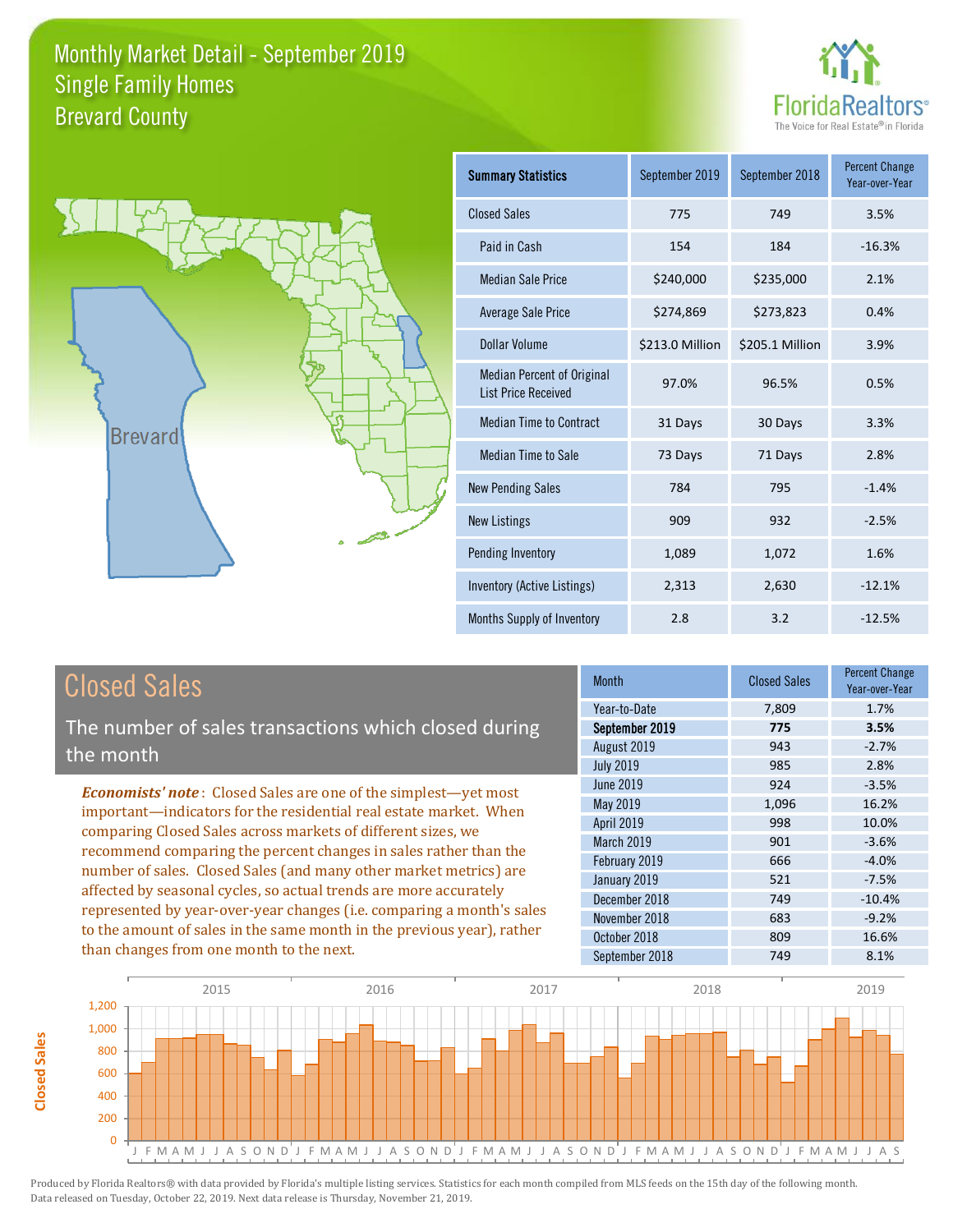

| Cash Sales                                                                     | <b>Month</b>      | <b>Cash Sales</b> | <b>Percent Change</b><br>Year-over-Year |
|--------------------------------------------------------------------------------|-------------------|-------------------|-----------------------------------------|
|                                                                                | Year-to-Date      | 1.684             | $-3.4%$                                 |
| The number of Closed Sales during the month in which                           | September 2019    | 154               | $-16.3%$                                |
| buyers exclusively paid in cash                                                | August 2019       | 197               | $-10.9%$                                |
|                                                                                | <b>July 2019</b>  | 204               | 1.0%                                    |
|                                                                                | June 2019         | 175               | $-9.3%$                                 |
|                                                                                | May 2019          | 229               | 12.3%                                   |
| <b>Economists' note:</b> Cash Sales can be a useful indicator of the extent to | <b>April 2019</b> | 208               | 14.3%                                   |
| which investors are participating in the market. Why? Investors are            | <b>March 2019</b> | 187               | $-10.5%$                                |
| far more likely to have the funds to purchase a home available up front,       | February 2019     | 179               | $-7.3%$                                 |
| whereas the typical homebuyer requires a mortgage or some other                | January 2019      | 151               | $-2.6%$                                 |
| form of financing. There are, of course, many possible exceptions, so          | December 2018     | 176               | $-8.8%$                                 |
| this statistic should be interpreted with care.                                | November 2018     | 150               | $-17.1%$                                |



# Cash Sales as a Percentage of Closed Sales

The percentage of Closed Sales during the month which were Cash Sales

*Economists' note* : This statistic is simply another way of viewing Cash Sales. The remaining percentages of Closed Sales (i.e. those not paid fully in cash) each month involved some sort of financing, such as mortgages, owner/seller financing, assumed loans, etc.

| Month             | <b>Percent of Closed</b><br>Sales Paid in Cash | <b>Percent Change</b><br>Year-over-Year |
|-------------------|------------------------------------------------|-----------------------------------------|
| Year-to-Date      | 21.6%                                          | $-4.8%$                                 |
| September 2019    | 19.9%                                          | $-19.1%$                                |
| August 2019       | 20.9%                                          | $-8.3%$                                 |
| <b>July 2019</b>  | 20.7%                                          | $-1.9%$                                 |
| <b>June 2019</b>  | 18.9%                                          | $-6.0%$                                 |
| May 2019          | 20.9%                                          | $-3.2%$                                 |
| <b>April 2019</b> | 20.8%                                          | 3.5%                                    |
| March 2019        | 20.8%                                          | $-7.1%$                                 |
| February 2019     | 26.9%                                          | $-3.2%$                                 |
| January 2019      | 29.0%                                          | 5.5%                                    |
| December 2018     | 23.5%                                          | 1.7%                                    |
| November 2018     | 22.0%                                          | $-8.7%$                                 |
| October 2018      | 27.1%                                          | 13.4%                                   |
| September 2018    | 24.6%                                          | 7.4%                                    |

October 2018 219 219 31.9%

September 2018 184 15.7%

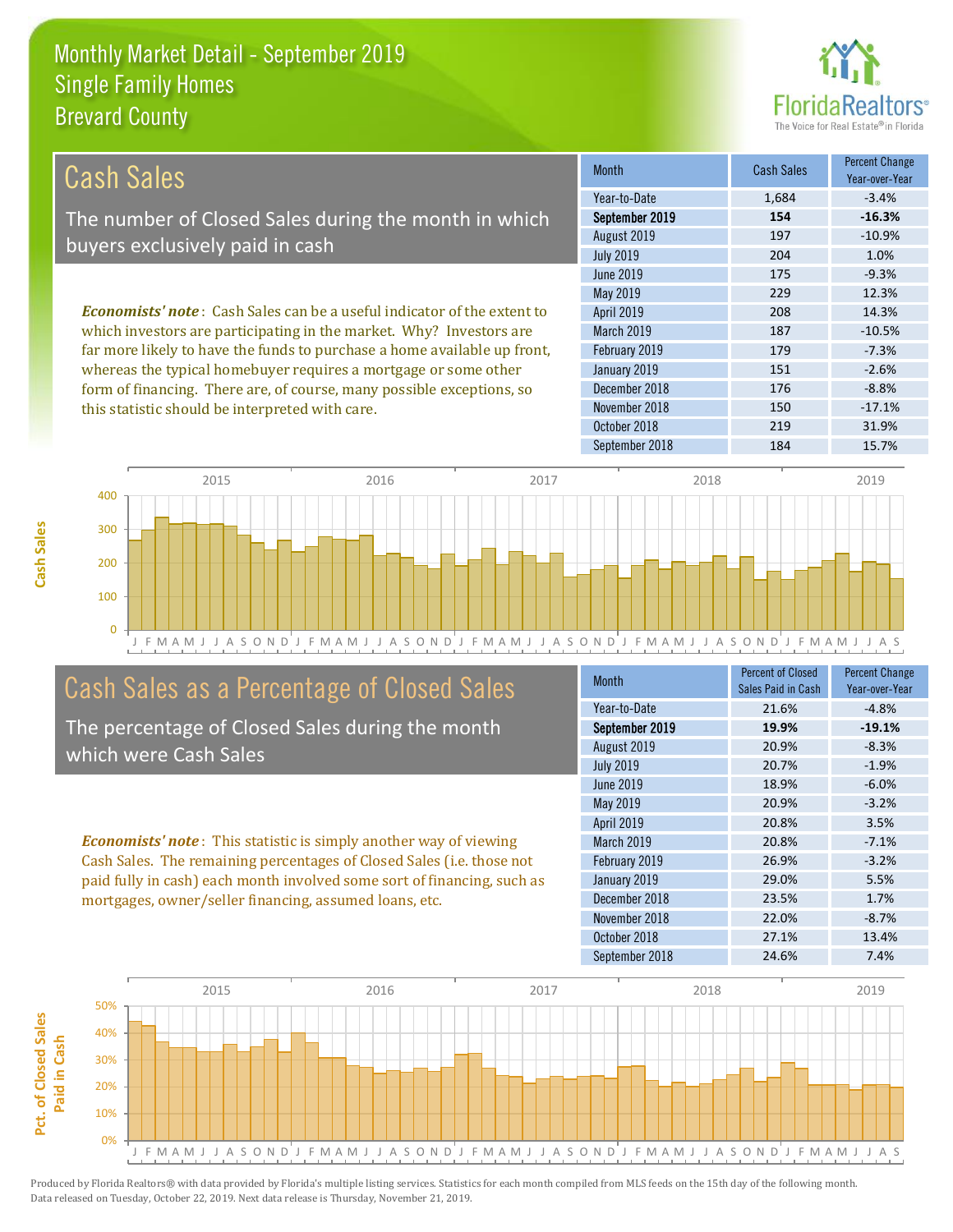

#### *Economists' note* : Median Sale Price is our preferred summary statistic for price activity because, unlike Average Sale Price, Median Sale Price is not sensitive to high sale prices for small numbers of homes that may not be characteristic of the market area. Keep in mind that median price trends over time are not always solely caused by changes in the general value of local real estate. Median sale price only reflects the values of the homes that *sold* each month, and the mix of the types of homes that sell can change over time. September 2018 **\$235,000** 9.3% November 2018 **\$225,295** 3.3% October 2018 **\$230,000** 17.9% January 2019 **\$228,463** 6.3% December 2018 **\$229,000** 0.5% \$248,000 7.8% May 2019 **\$239,208** 6.3% February 2019 **\$230,000** \$230,000 0.0% August 2019 **\$234,000** -0.4% July 2019 **\$244,000** \$244,000 April 2019 **\$238,000** 4.6% March 2019 **\$227,700** -1.0% June 2019 Month Median Sale Price Percent Change Year-over-Year September 2019 **\$240,000 2.1%** Year-to-Date \$236,900 3.4% Median Sale Price The median sale price reported for the month (i.e. 50% of sales were above and 50% of sales were below)



# Average Sale Price

The average sale price reported for the month (i.e. total sales in dollars divided by the number of sales)

*Economists' note* : Usually, we prefer Median Sale Price over Average Sale Price as a summary statistic for home prices. However, Average Sale Price does have its uses—particularly when it is analyzed alongside the Median Sale Price. For one, the relative difference between the two statistics can provide some insight into the market for higher-end homes in an area.

| <b>Month</b>      | <b>Average Sale Price</b> | <b>Percent Change</b><br>Year-over-Year |
|-------------------|---------------------------|-----------------------------------------|
| Year-to-Date      | \$282,140                 | 3.6%                                    |
| September 2019    | \$274,869                 | 0.4%                                    |
| August 2019       | \$289,399                 | 6.1%                                    |
| <b>July 2019</b>  | \$289,093                 | 7.1%                                    |
| <b>June 2019</b>  | \$292,226                 | 6.5%                                    |
| May 2019          | \$286,339                 | 5.1%                                    |
| <b>April 2019</b> | \$281,691                 | 3.8%                                    |
| March 2019        | \$273,882                 | 0.6%                                    |
| February 2019     | \$274,662                 | $-3.8%$                                 |
| January 2019      | \$264,648                 | 3.5%                                    |
| December 2018     | \$275,614                 | 1.4%                                    |
| November 2018     | \$269,466                 | 8.6%                                    |
| October 2018      | \$276,142                 | 9.8%                                    |
| September 2018    | \$273,823                 | 3.8%                                    |



**Median Sale Price** 

**Average Sale Price**

**Average Sale Price**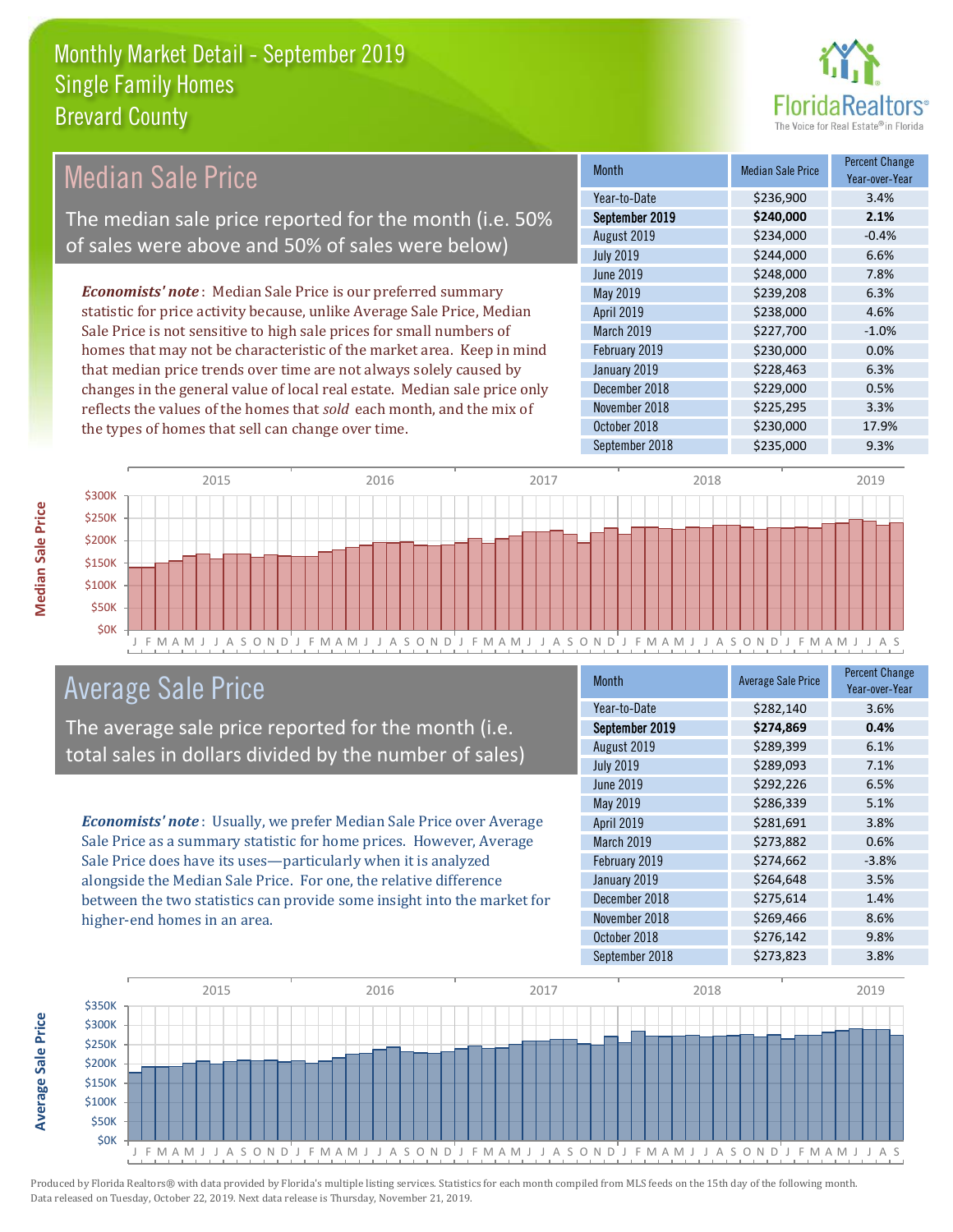

Year-over-Year

### ollar Volume

The sum of the sale prices for all sales which closed during the month

*Economists' note* : Dollar Volume is simply the sum of all sale prices in a given time period, and can quickly be calculated by multiplying Closed Sales by Average Sale Price. It is a strong indicator of the health of the real estate industry in a market, and is of particular interest to real estate professionals, investors, analysts, and government agencies. Potential home sellers and home buyers, on the other hand, will likely be better served by paying attention to trends in the two components of Dollar Volume (i.e. sales and prices) individually.



# Median Percent of Original List Price Received

The median of the sale price (as a percentage of the original list price) across all properties selling during the month

*Economists' note* : The Median Percent of Original List Price Received is useful as an indicator of market recovery, since it typically rises as buyers realize that the market may be moving away from them and they need to match the selling price (or better it) in order to get a contract on the house. This is usually the last measure to indicate a market has shifted from down to up, so it is what we would call a *lagging* indicator.

| <b>Month</b>     | Med. Pct. of Orig.<br><b>List Price Received</b> | <b>Percent Change</b><br>Year-over-Year |
|------------------|--------------------------------------------------|-----------------------------------------|
| Year-to-Date     | 96.2%                                            | $-0.4%$                                 |
| September 2019   | 97.0%                                            | 0.5%                                    |
| August 2019      | 96.7%                                            | 0.1%                                    |
| <b>July 2019</b> | 96.5%                                            | 0.0%                                    |
| <b>June 2019</b> | 96.7%                                            | $-0.2%$                                 |
| May 2019         | 96.0%                                            | $-0.7%$                                 |
| April 2019       | 95.9%                                            | $-0.9%$                                 |
| March 2019       | 95.8%                                            | $-1.1%$                                 |
| February 2019    | 95.3%                                            | $-0.7%$                                 |
| January 2019     | 95.1%                                            | $-0.7%$                                 |
| December 2018    | 95.4%                                            | $-1.2%$                                 |
| November 2018    | 96.0%                                            | $-0.6%$                                 |
| October 2018     | 96.0%                                            | $-0.1%$                                 |
| September 2018   | 96.5%                                            | 0.0%                                    |

January 2019 **\$137.9 Million** -4.2%

June 2019 **\$270.0 Million** 2.7% May 2019 **\$313.8 Million** 22.2% April 2019 **\$281.1 Million** 14.2% March 2019 **\$246.8 Million** -3.0% February 2019 **\$182.9 Million** -7.6%

August 2019 **\$272.9 Million** 3.2% July 2019 **\$284.8 Million** 10.1%

September 2019 **\$213.0 Million 3.9%** Year-to-Date \$2.2 Billion 5.4%

Month **Dollar Volume** Percent Change

October 2018 **\$223.4 Million** 28.0%

September 2018 **\$205.1 Million** 12.2%

\$184.0 Million -1.4%

\$206.4 Million -9.2%

December 2018

November 2018

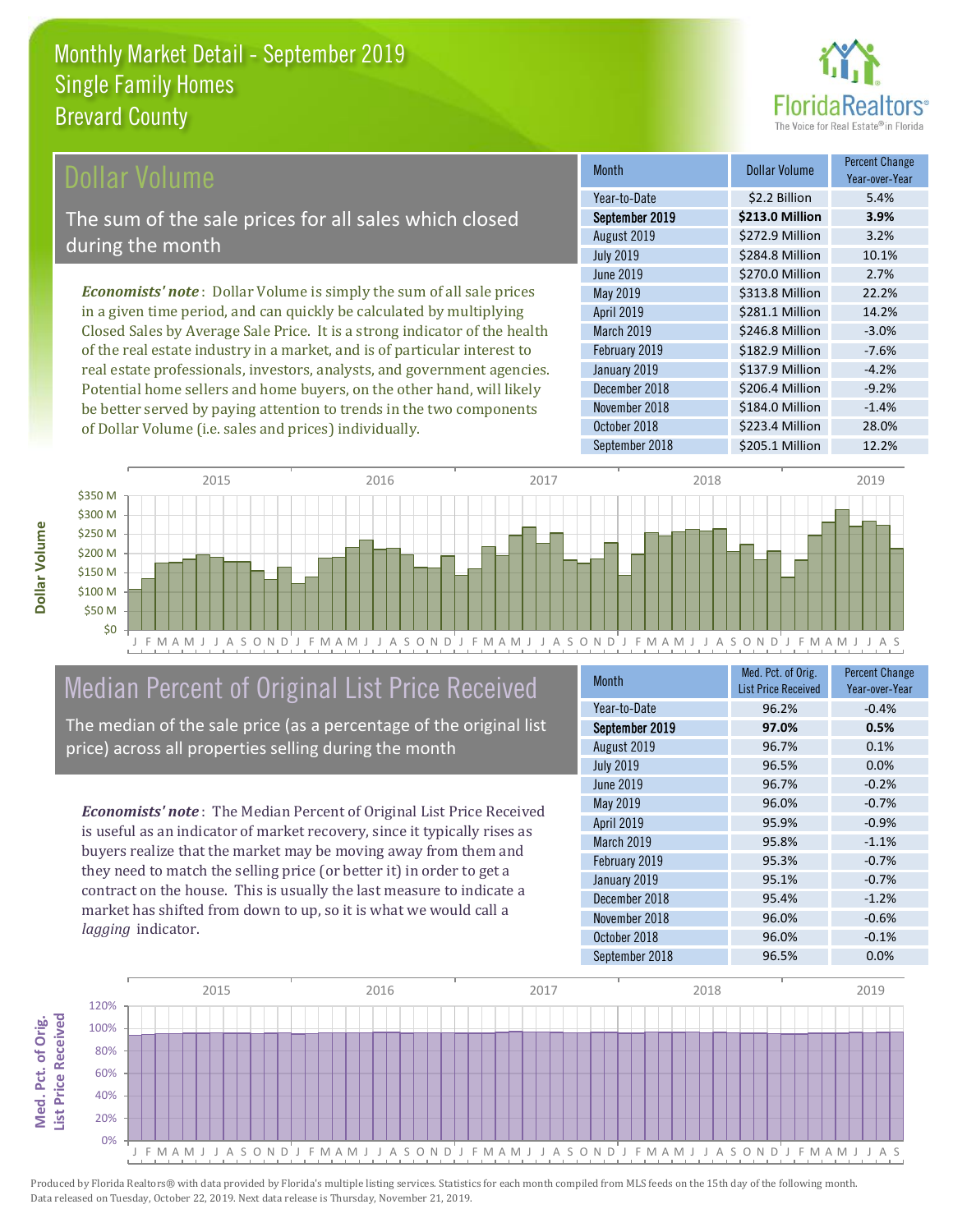

# Median Time to Contract

The median number of days between the listing date and contract date for all Closed Sales during the month

*Economists' note* : Like Time to Sale, Time to Contract is a measure of the length of the home selling process calculated for sales which closed during the month. The difference is that Time to Contract measures the number of days between the initial listing of a property and the signing of the contract which eventually led to the closing of the sale. When the gap between Median Time to Contract and Median Time to Sale grows, it is usually a sign of longer closing times and/or declining numbers of cash sales.

| <b>Month</b>     | Median Time to<br>Contract | <b>Percent Change</b><br>Year-over-Year |
|------------------|----------------------------|-----------------------------------------|
| Year-to-Date     | 39 Days                    | 30.0%                                   |
| September 2019   | 31 Days                    | 3.3%                                    |
| August 2019      | 30 Days                    | $-6.3%$                                 |
| <b>July 2019</b> | 32 Days                    | 10.3%                                   |
| <b>June 2019</b> | 36 Days                    | 38.5%                                   |
| May 2019         | 38 Days                    | 40.7%                                   |
| April 2019       | 41 Days                    | 51.9%                                   |
| March 2019       | 49 Days                    | 63.3%                                   |
| February 2019    | 57 Days                    | 46.2%                                   |
| January 2019     | 54 Days                    | 45.9%                                   |
| December 2018    | 44 Days                    | 57.1%                                   |
| November 2018    | 39 Days                    | 30.0%                                   |
| October 2018     | 34 Days                    | 0.0%                                    |
| September 2018   | 30 Days                    | 11.1%                                   |



# Median Time to Sale

**Median Time to Contract**

**Median Time to** 

The median number of days between the listing date and closing date for all Closed Sales during the month

*Economists' note* : Time to Sale is a measure of the length of the home selling process, calculated as the number of days between the initial listing of a property and the closing of the sale. *Median* Time to Sale is the amount of time the "middle" property selling this month was on the market. That is, 50% of homes selling this month took *less* time to sell, and 50% of homes took *more* time to sell. Median Time to Sale gives a more accurate picture than Average Time to Sale, which can be skewed upward by small numbers of properties taking an abnormally long time to sell.

| <b>Month</b>      | <b>Median Time to Sale</b> | <b>Percent Change</b><br>Year-over-Year |
|-------------------|----------------------------|-----------------------------------------|
| Year-to-Date      | 79 Days                    | 11.3%                                   |
| September 2019    | 73 Days                    | 2.8%                                    |
| August 2019       | 71 Days                    | 0.0%                                    |
| <b>July 2019</b>  | 74 Days                    | 7.2%                                    |
| June 2019         | 75 Days                    | 11.9%                                   |
| May 2019          | 79 Days                    | 17.9%                                   |
| April 2019        | 79 Days                    | 19.7%                                   |
| <b>March 2019</b> | 90 Days                    | 30.4%                                   |
| February 2019     | 94 Days                    | 13.3%                                   |
| January 2019      | 92 Days                    | 16.5%                                   |
| December 2018     | 82 Days                    | 22.4%                                   |
| November 2018     | 79 Days                    | 6.8%                                    |
| October 2018      | 73 Days                    | $-8.8%$                                 |
| September 2018    | 71 Days                    | $-2.7%$                                 |

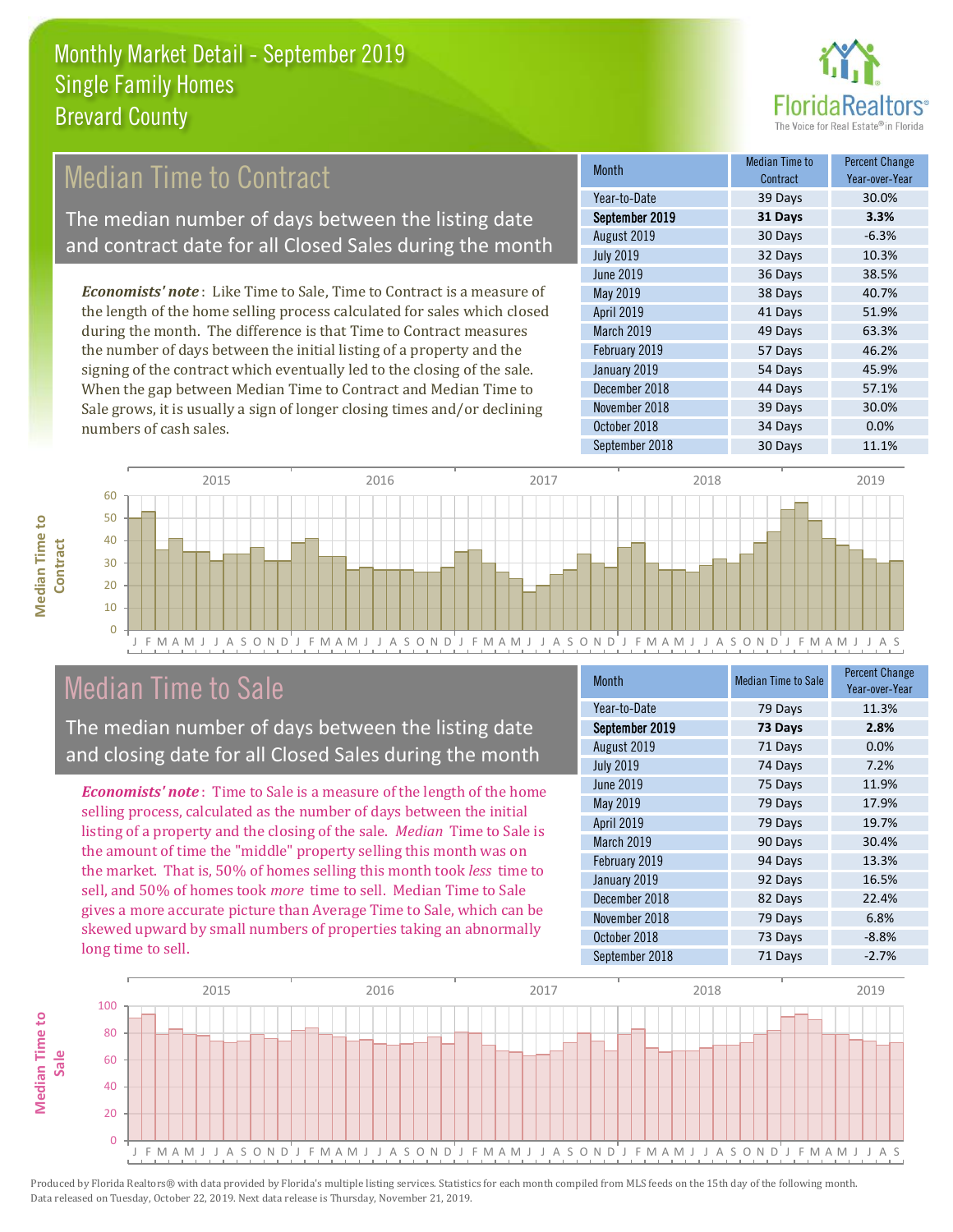

| <b>New Pending Sales</b>                                                      | <b>Month</b>      | <b>New Pending Sales</b> | <b>Percent Change</b><br>Year-over-Year |
|-------------------------------------------------------------------------------|-------------------|--------------------------|-----------------------------------------|
|                                                                               | Year-to-Date      | 8.751                    | 2.5%                                    |
| The number of listed properties that went under                               | September 2019    | 784                      | $-1.4%$                                 |
| contract during the month                                                     | August 2019       | 893                      | $-1.0%$                                 |
|                                                                               | <b>July 2019</b>  | 1,005                    | 7.7%                                    |
|                                                                               | June 2019         | 988                      | 0.3%                                    |
| <b>Economists' note:</b> Because of the typical length of time it takes for a | May 2019          | 1,022                    | $-1.5%$                                 |
| sale to close, economists consider Pending Sales to be a decent               | <b>April 2019</b> | 1,138                    | 10.7%                                   |
| indicator of potential future Closed Sales. It is important to bear in        | <b>March 2019</b> | 1,145                    | 10.7%                                   |
| mind, however, that not all Pending Sales will be closed successfully.        | February 2019     | 925                      | 2.1%                                    |
| So, the effectiveness of Pending Sales as a future indicator of Closed        | January 2019      | 851                      | $-7.4%$                                 |
| Sales is susceptible to changes in market conditions such as the              | December 2018     | 612                      | $-6.7%$                                 |
| availability of financing for homebuyers and the inventory of                 | November 2018     | 674                      | $-14.7%$                                |



# New Listings

distressed properties for sale.

The number of properties put onto the market during the month

*Economists' note* : New Listings tend to rise in delayed response to increasing prices, so they are often seen as a lagging indicator of market health. As prices rise, potential sellers raise their estimations of value—and in the most recent cycle, rising prices have freed up many potential sellers who were previously underwater on their mortgages. Note that in our calculations, we take care to not include properties that were recently taken off the market and quickly relisted, since these are not really *new* listings.

| <b>Month</b>     | <b>New Listings</b> | <b>Percent Change</b><br>Year-over-Year |
|------------------|---------------------|-----------------------------------------|
| Year-to-Date     | 9,481               | $-7.0%$                                 |
| September 2019   | 909                 | $-2.5%$                                 |
| August 2019      | 983                 | $-19.1%$                                |
| <b>July 2019</b> | 1,091               | 0.6%                                    |
| <b>June 2019</b> | 1,023               | $-10.3%$                                |
| <b>May 2019</b>  | 1,122               | $-16.0%$                                |
| April 2019       | 1,088               | $-5.9%$                                 |
| March 2019       | 1,121               | $-7.7%$                                 |
| February 2019    | 1,060               | 2.3%                                    |
| January 2019     | 1,084               | 0.6%                                    |
| December 2018    | 700                 | 0.7%                                    |
| November 2018    | 948                 | 1.9%                                    |
| October 2018     | 1,050               | 12.2%                                   |
| September 2018   | 932                 | 49.4%                                   |

October 2018 762 -11.3%



Produced by Florida Realtors® with data provided by Florida's multiple listing services. Statistics for each month compiled from MLS feeds on the 15th day of the following month. Data released on Tuesday, October 22, 2019. Next data release is Thursday, November 21, 2019.

**New Listings**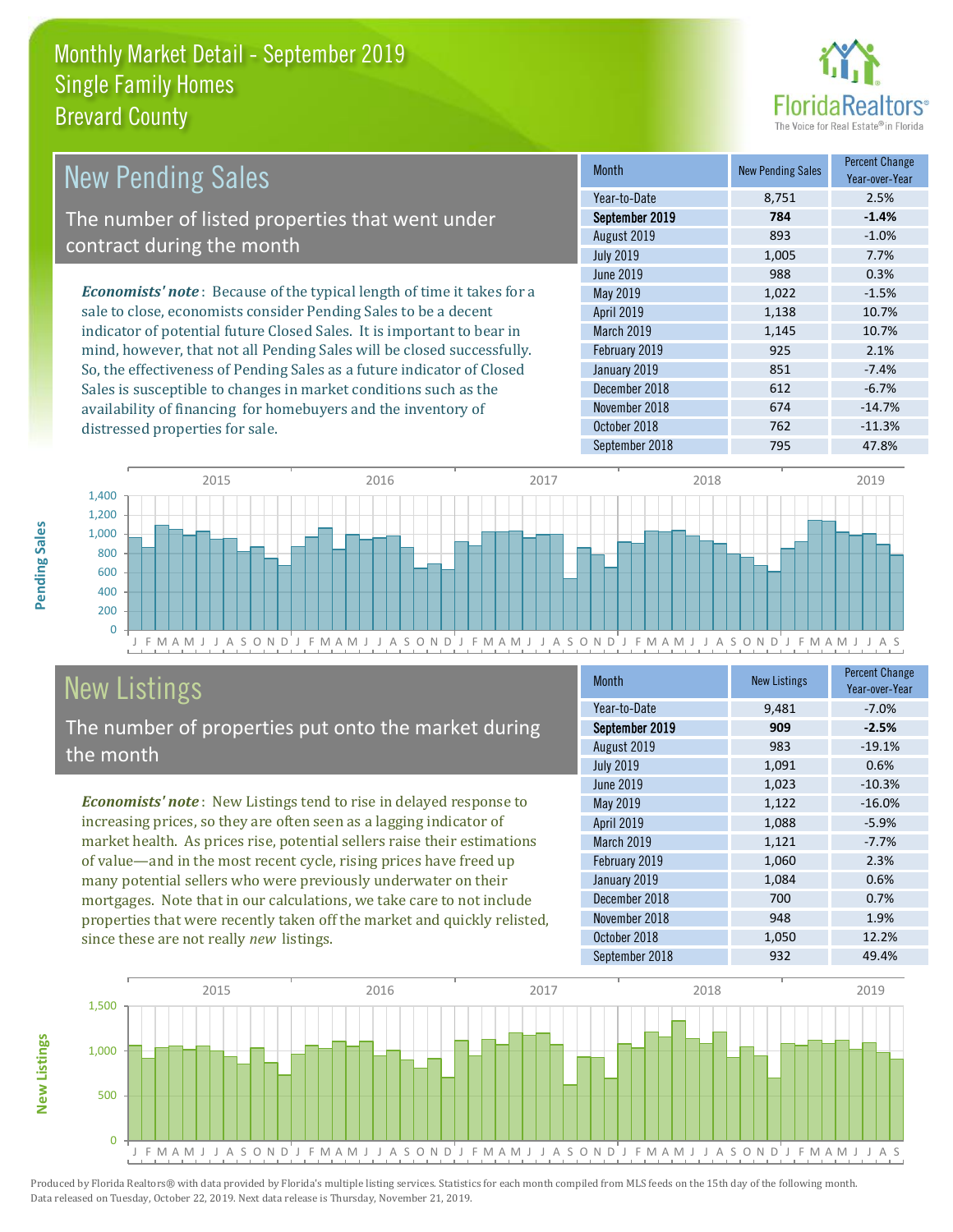

### *Economists' note* : There are a number of ways to define and calculate Inventory. Our method is to simply count the number of active listings on the last day of the month, and hold this number to compare with the Inventory (Active Listings) The number of property listings active at the end of the month

same month the following year. Inventory rises when New Listings are outpacing the number of listings that go off-market (regardless of whether they actually sell). Likewise, it falls when New Listings aren't keeping up with the rate at which homes are going off-market.

| Month                    | Inventory | <b>Percent Change</b><br>Year-over-Year |
|--------------------------|-----------|-----------------------------------------|
| <b>YTD (Monthly Avg)</b> | 2,586     | 4.5%                                    |
| September 2019           | 2,313     | $-12.1%$                                |
| August 2019              | 2,314     | $-15.2%$                                |
| <b>July 2019</b>         | 2,405     | $-6.3%$                                 |
| <b>June 2019</b>         | 2,433     | $-3.3%$                                 |
| May 2019                 | 2,553     | $-0.2%$                                 |
| April 2019               | 2,586     | 7.7%                                    |
| March 2019               | 2,769     | 18.8%                                   |
| February 2019            | 2,954     | 31.6%                                   |
| January 2019             | 2,947     | 29.1%                                   |
| December 2018            | 2,808     | 29.6%                                   |
| November 2018            | 2,917     | 29.1%                                   |
| October 2018             | 2,806     | 26.1%                                   |
| September 2018           | 2,630     | 16.1%                                   |



# Months Supply of Inventory

An estimate of the number of months it will take to deplete the current Inventory given recent sales rates

*Economists' note* : MSI is a useful indicator of market conditions. The benchmark for a balanced market (favoring neither buyer nor seller) is 5.5 months of inventory. Anything higher is traditionally a buyers' market, and anything lower is a sellers' market. There is no single accepted way of calculating MSI. A common method is to divide current Inventory by the most recent month's Closed Sales count, but this count is a usually poor predictor of future Closed Sales due to seasonal cycles. To eliminate seasonal effects, we use the 12-month average of monthly Closed Sales instead.

| <b>Month</b>             | <b>Months Supply</b> | <b>Percent Change</b><br>Year-over-Year |
|--------------------------|----------------------|-----------------------------------------|
| <b>YTD (Monthly Avg)</b> | 3.1                  | 3.3%                                    |
| September 2019           | 2.8                  | $-12.5%$                                |
| August 2019              | 2.8                  | $-15.2%$                                |
| <b>July 2019</b>         | 2.9                  | $-6.5%$                                 |
| June 2019                | 2.9                  | $-6.5%$                                 |
| <b>May 2019</b>          | 3.0                  | $-3.2%$                                 |
| April 2019               | 3.1                  | 6.9%                                    |
| <b>March 2019</b>        | 3.4                  | 21.4%                                   |
| February 2019            | 3.6                  | 33.3%                                   |
| January 2019             | 3.6                  | 28.6%                                   |
| December 2018            | 3.4                  | 25.9%                                   |
| November 2018            | 3.5                  | 25.0%                                   |
| October 2018             | 3.3                  | 22.2%                                   |
| September 2018           | 3.2                  | 14.3%                                   |



**Inventory**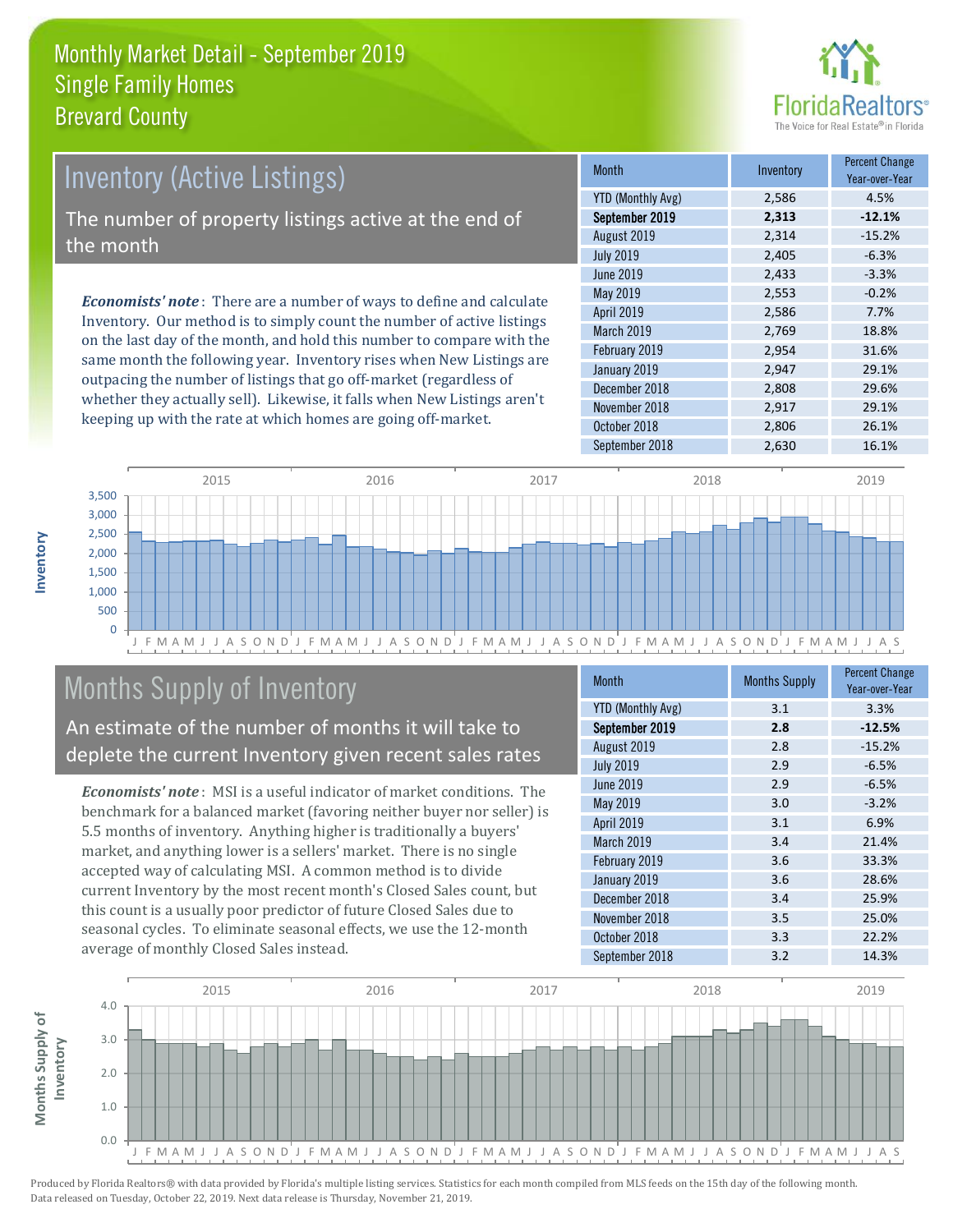

#### $$100,000 - $149,999$  65 -7.1% Sale Price Closed Sales Percent Change Year-over-Year Less than \$50,000 0 0 -100.0% \$50,000 - \$99,999 15 -28.6% \$150,000 - \$199,999 170 -7.1% \$200,000 - \$249,999 181 46.0% \$400,000 - \$599,999 85 2.4% \$600,000 - \$999,999 26 44.4% *Economists' note:* Closed Sales are one of the simplest—yet most important—indicators for the residential real estate market. When comparing Closed Sales across markets of different sizes, we recommend comparing the percent changes in sales rather than the number of sales. Closed Sales (and many other market metrics) are affected by seasonal cycles, so actual trends are more accurately represented by year-over-year changes (i.e. comparing a month's sales to the amount of sales in the same month in the previous year), rather than changes from one month to the next. \$1,000,000 or more 2  $-66.7\%$  $$250,000 - $299,999$  111  $-13.3\%$ \$300,000 - \$399,999 120 6.2% September 2018 September 2019 Closed Sales by Sale Price The number of sales transactions which closed during the month



### Median Time to Contract by Sale Price The median number of days between the listing date and contract date for all Closed Sales during the month

*Economists' note* : Like Time to Sale, Time to Contract is a measure of the length of the home selling process calculated for sales which closed during the month. The difference is that Time to Contract measures the number of days between the initial listing of a property and the signing of the contract which eventually led to the closing of the sale. When the gap between Median Time to Contract and Median Time to Sale grows, it is usually a sign of longer closing times and/or declining numbers of cash sales.

| Sale Price            | <b>Median Time to</b><br>Contract | <b>Percent Change</b><br>Year-over-Year |
|-----------------------|-----------------------------------|-----------------------------------------|
| Less than \$50,000    | (No Sales)                        | N/A                                     |
| $$50,000 - $99,999$   | 42 Days                           | 23.5%                                   |
| $$100,000 - $149,999$ | 22 Days                           | 69.2%                                   |
| $$150,000 - $199,999$ | 31 Days                           | 55.0%                                   |
| \$200,000 - \$249,999 | 26 Days                           | $-21.2%$                                |
| \$250,000 - \$299,999 | 38 Days                           | 8.6%                                    |
| \$300,000 - \$399,999 | 22 Days                           | $-43.6%$                                |
| \$400,000 - \$599,999 | 49 Days                           | $-37.2%$                                |
| \$600,000 - \$999,999 | 45 Days                           | $-66.9%$                                |
| \$1,000,000 or more   | 129 Days                          | 41.8%                                   |



**Median Time to Contract**

**Median Time to Contract**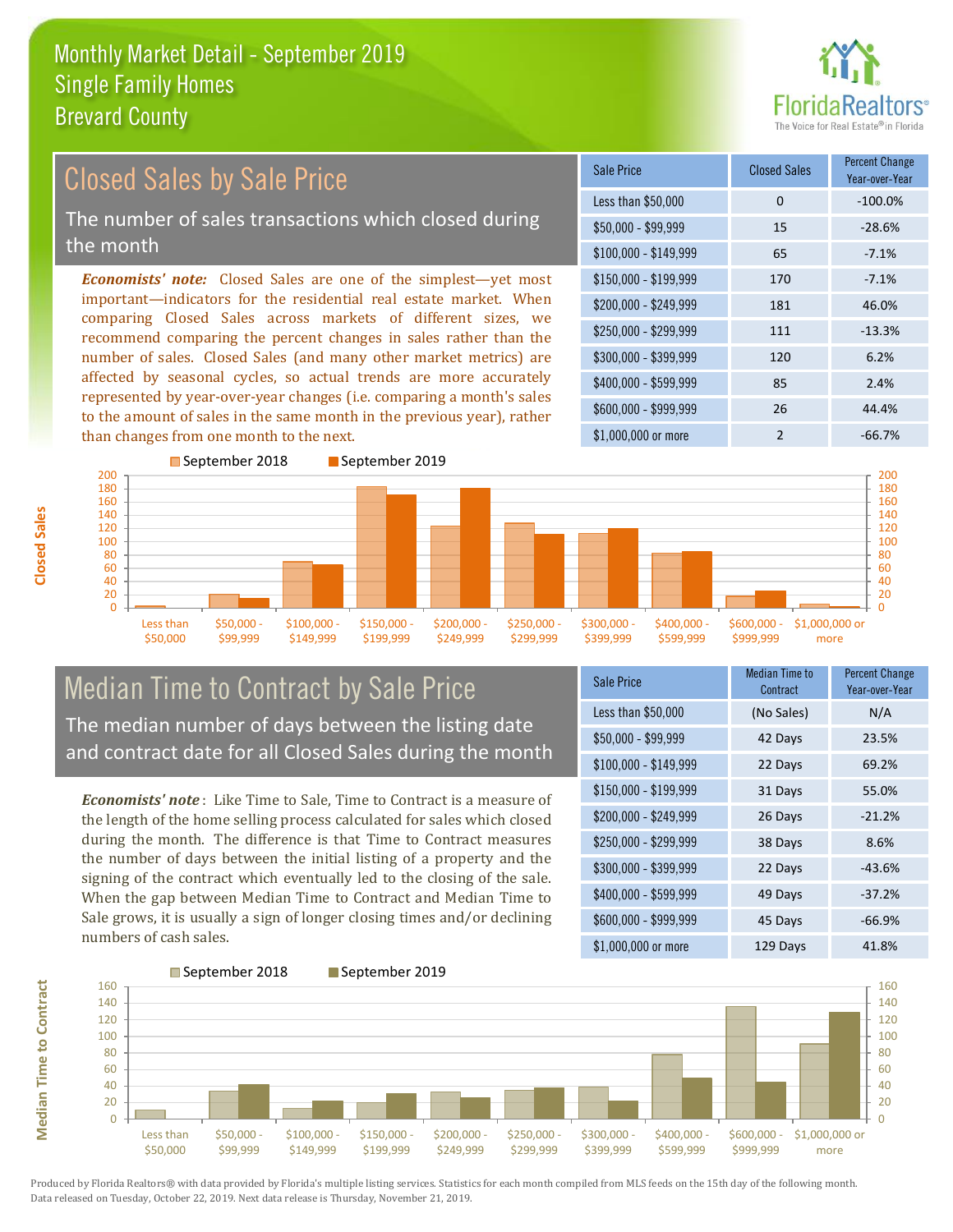

# New Listings by Initial Listing Price The number of properties put onto the market during

the month

*Economists' note:* New Listings tend to rise in delayed response to increasing prices, so they are often seen as a lagging indicator of market health. As prices rise, potential sellers raise their estimations of value—and in the most recent cycle, rising prices have freed up many potential sellers who were previously underwater on their mortgages. Note that in our calculations, we take care to not include properties that were recently taken off the market and quickly relisted, since these are not really *new* listings.

| <b>Initial Listing Price</b> | <b>New Listings</b> | <b>Percent Change</b><br>Year-over-Year |
|------------------------------|---------------------|-----------------------------------------|
| Less than \$50,000           | 0                   | $-100.0%$                               |
| $$50,000 - $99,999$          | 21                  | $-16.0%$                                |
| $$100,000 - $149,999$        | 73                  | $-20.7%$                                |
| $$150,000 - $199,999$        | 170                 | $-11.9%$                                |
| \$200,000 - \$249,999        | 187                 | 13.3%                                   |
| \$250,000 - \$299,999        | 144                 | 22.0%                                   |
| \$300,000 - \$399,999        | 145                 | 1.4%                                    |
| \$400,000 - \$599,999        | 123                 | $-8.9\%$                                |
| \$600,000 - \$999,999        | 29                  | $-37.0%$                                |
| $$1,000,000$ or more         | 17                  | 21.4%                                   |



#### Inventory by Current Listing Price The number of property listings active at the end of the month

*Economists' note* : There are a number of ways to define and calculate Inventory. Our method is to simply count the number of active listings on the last day of the month, and hold this number to compare with the same month the following year. Inventory rises when New Listings are outpacing the number of listings that go off-market (regardless of whether they actually sell). Likewise, it falls when New Listings aren't keeping up with the rate at which homes are going off-market.

| <b>Current Listing Price</b> | Inventory | <b>Percent Change</b><br>Year-over-Year |
|------------------------------|-----------|-----------------------------------------|
| Less than \$50,000           | 4         | $-20.0%$                                |
| $$50,000 - $99,999$          | 23        | $-30.3%$                                |
| $$100,000 - $149,999$        | 113       | $-39.2%$                                |
| $$150,000 - $199,999$        | 340       | $-21.3%$                                |
| \$200,000 - \$249,999        | 318       | $-23.6%$                                |
| \$250,000 - \$299,999        | 319       | 0.6%                                    |
| \$300,000 - \$399,999        | 367       | $-17.5%$                                |
| \$400,000 - \$599,999        | 442       | 0.7%                                    |
| \$600,000 - \$999,999        | 273       | 24.1%                                   |
| \$1,000,000 or more          | 114       | $-16.8%$                                |



Produced by Florida Realtors® with data provided by Florida's multiple listing services. Statistics for each month compiled from MLS feeds on the 15th day of the following month. Data released on Tuesday, October 22, 2019. Next data release is Thursday, November 21, 2019.

**Inventory**